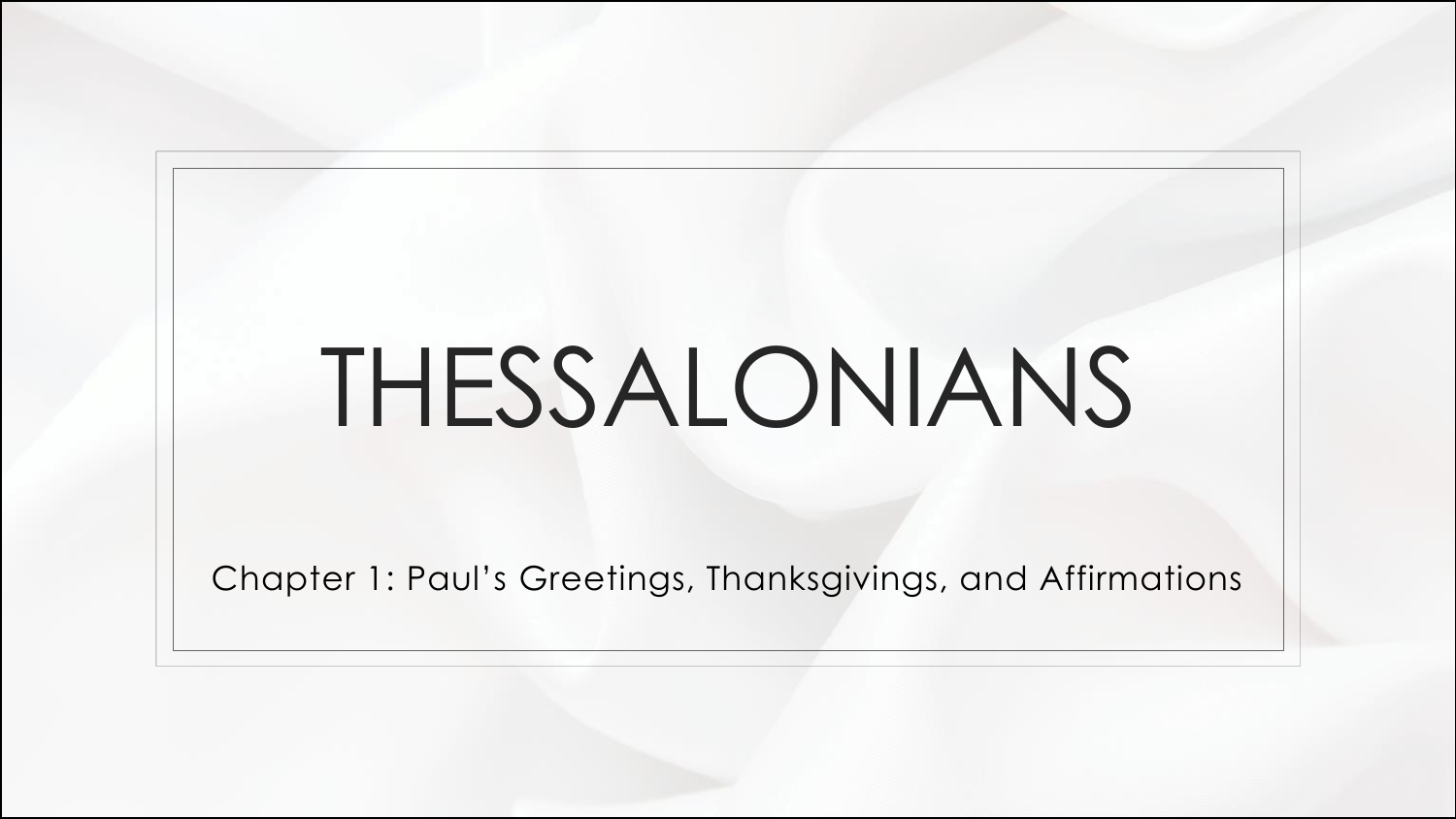## **THESSALONICA AND THE THESSALONIANS**

- Thessalonica was city of Macedonia visited on Paul's 2nd preaching tour after the "Macedonian call" – Acts 16:9
	- Located on the Egnatian Way, a heavily travelled Roman road
	- Major trade city that would maximize their preaching efforts
- The Thessalonians:
	- Church established after success in the synagogue Acts 17:1-4
	- Paul's description indicates much work was done among the Gentiles – 1 Thess. 1:9
	- Being a predominately Gentile congregation would explain Paul's great concern for them from the beginning.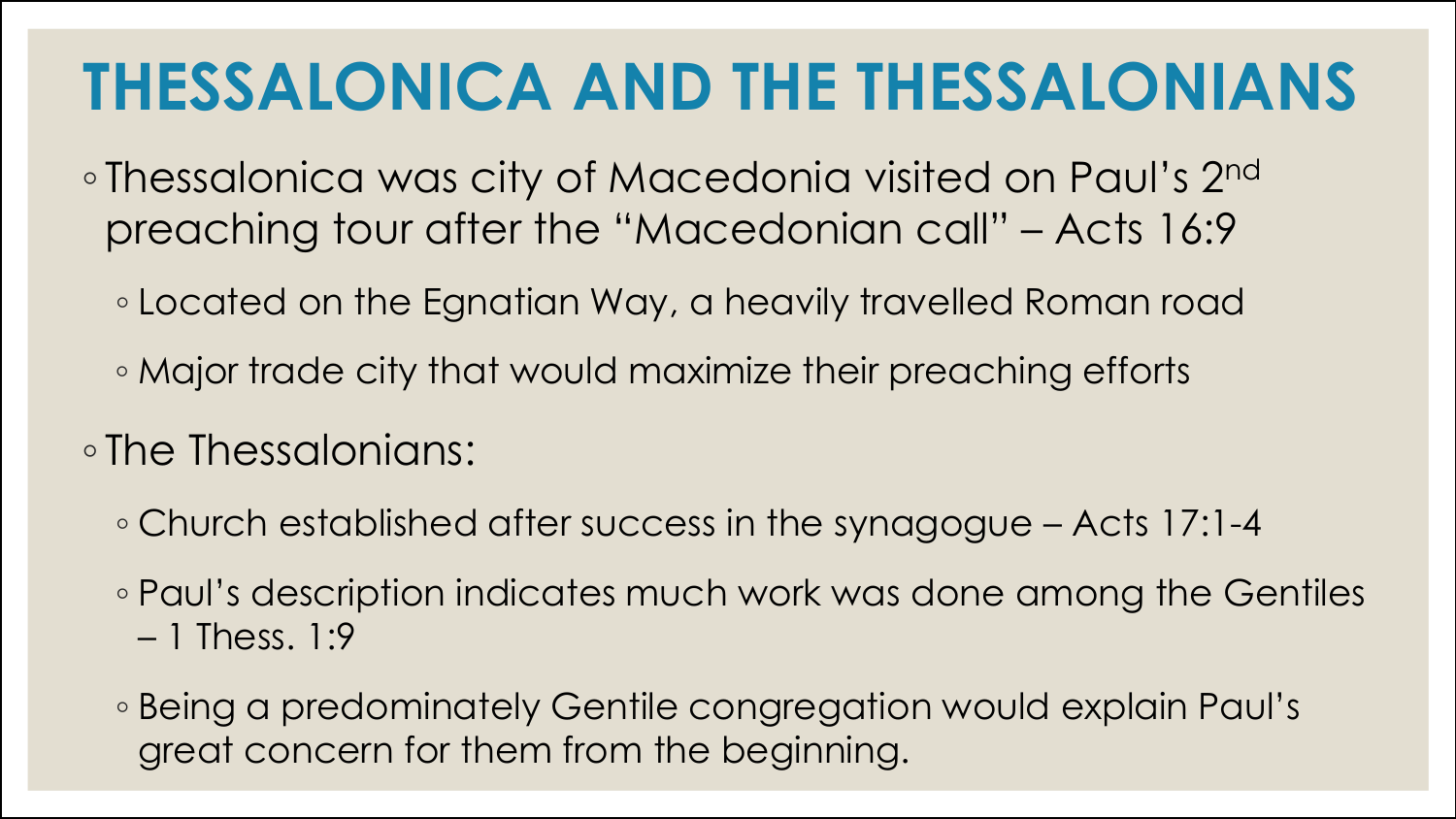## **Paul's Greetings and Thankfulness**

◦ Writers were Paul, Silvanus, and Timothy – 1:1

- Addressed as one's living in fellowship with God 1:1
	- They were the "church…**in** God the Father and the Lord Jesus Christ"
- Thanksgivings 1:2-5
	- Expressed in his continual prayers for them 1:2
	- Thankful for their work of faith, labor of love, and patience of hope 1:3
	- Thankful for his *sure* knowledge of their election in Christ 1:4-5; 2 Thess. 2:13-14